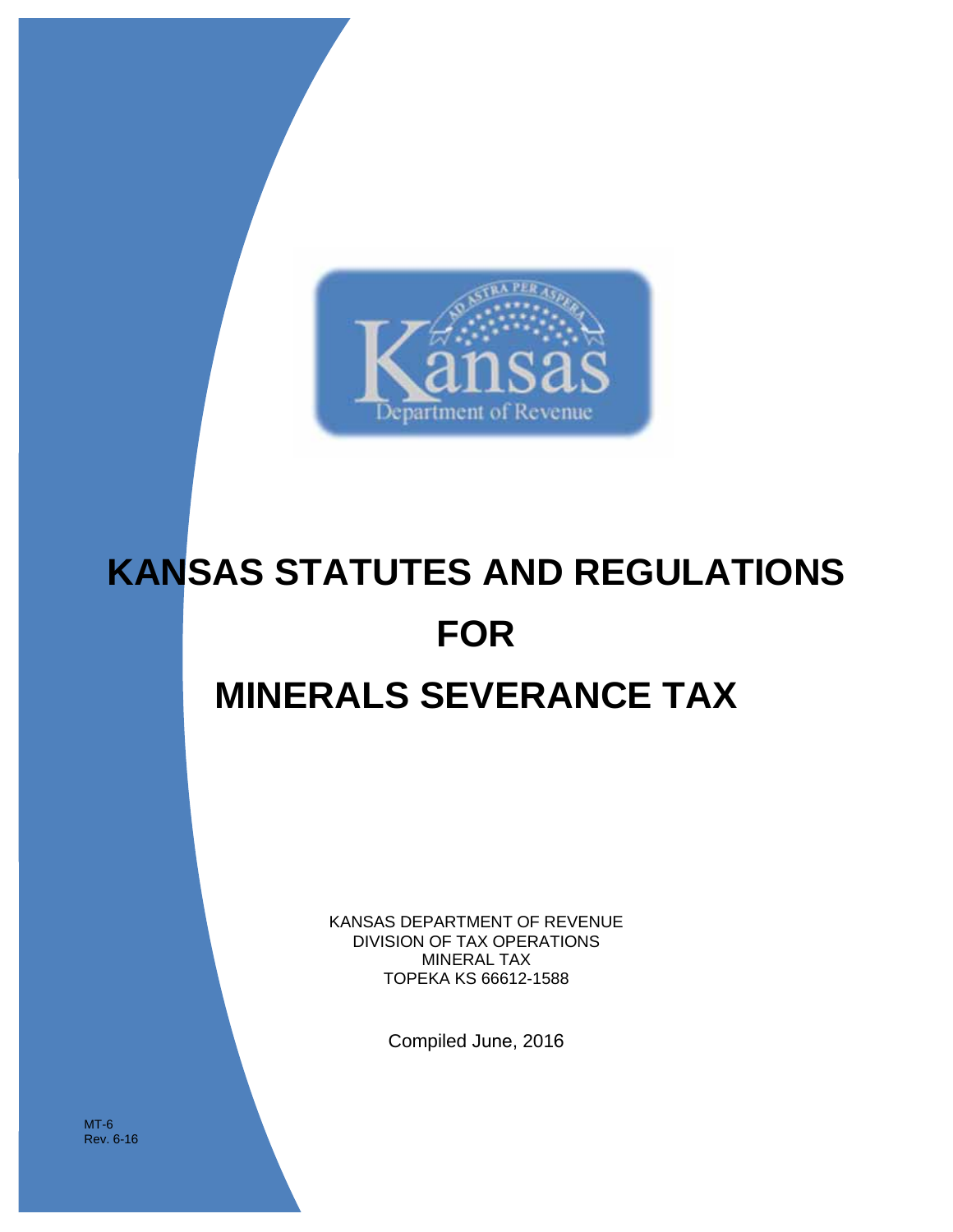# **TABLE OF CONTENTS**

|                                                                          | page |
|--------------------------------------------------------------------------|------|
|                                                                          |      |
| <b>Chapter 79.</b> —Taxation                                             |      |
| <b>Article 42.</b> - Mineral Severance Tax                               |      |
|                                                                          | 12   |
| <b>Agency 92.—Kansas Department of Revenue</b>                           |      |
| Article 9.—Minerals and Natural Products Leases on Navigable Stream Beds |      |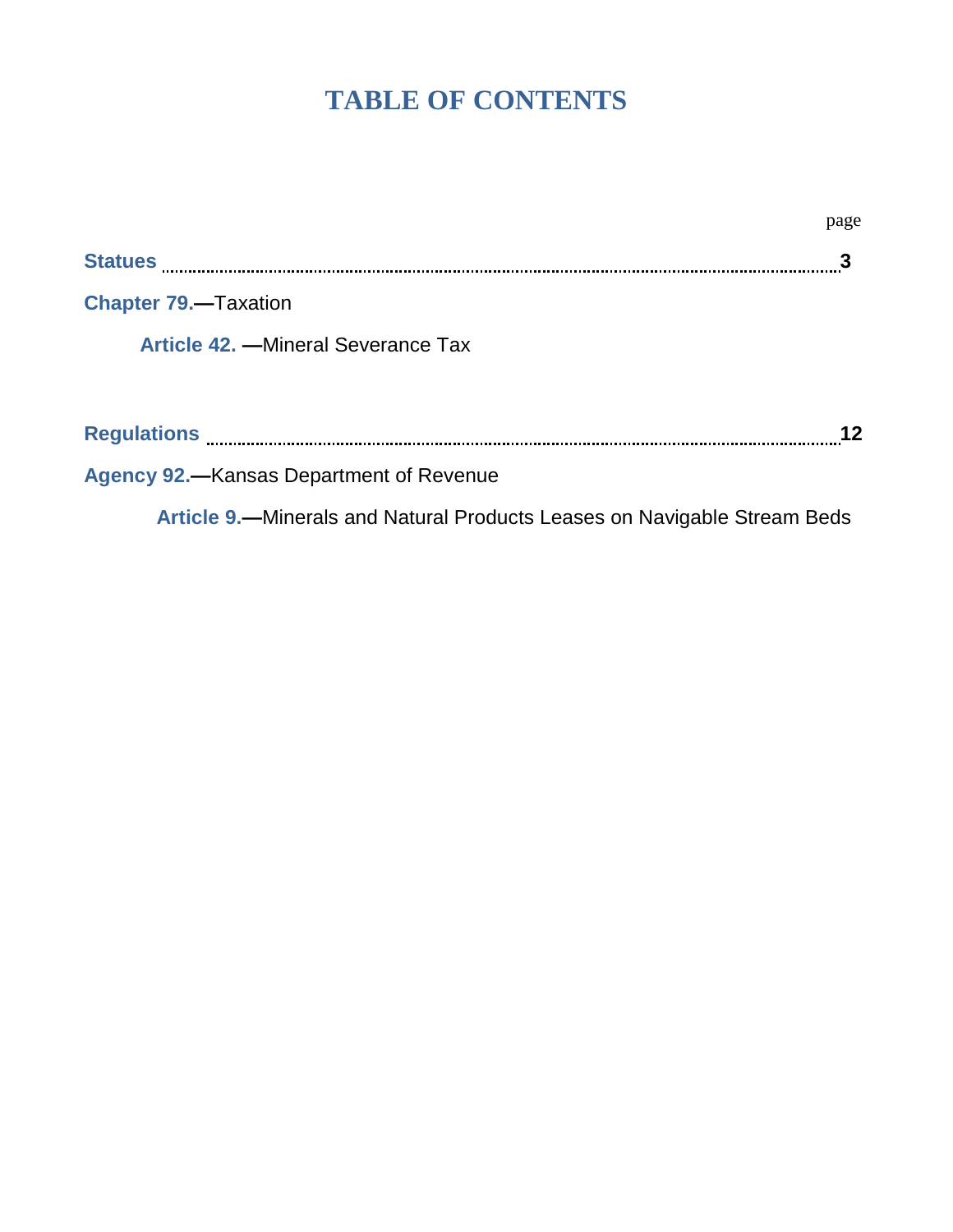## **Chapter 79: TAXATION Article 42.—MINERAL SEVERANCE TAX**

**79-4216. Mineral severance tax; definitions.** As used in this act, unless the context clearly requires otherwise, the following words and phrases shall have the meanings ascribed to them herein:

(a) "Barrel" for oil measurement means a barrel of 42 U.S. gallons of 231 cubic inches per gallon, computed at a temperature of 60 degrees Fahrenheit.

(b) "Director" means the director of taxation.

(c) "Gas" means natural gas, and all other raw, unrefined gas or gases, all constituent parts of any such gas or gases and refined products derived from any such gas or gases, including, but not limited to, methane, ethane, propane, butane and helium, taken from below the surface of the earth or water in this state, regardless of whether from a gas well or from a well also productive of oil or any other product.

(d) "Gross value" means the sale price of oil or gas at the time of removal of the oil or gas from the lease or production unit and if oil or gas is exchanged for something other than cash, or if no sale occurs at the time of removal or if the director determines that the relationship between the buyer and the seller is such that the consideration paid, if any, is not indicative of the true value or market price, then the director shall determine the value of the oil or gas subject to tax based on the cash price paid to one or more producers for the oil or gas or based on the cash price paid to producers for like quality oil or gas in the vicinity of the lease or production unit at the time of the removal of the oil or gas from the lease or production unit.

(e) "Lease number" means the number assigned by the director of taxation to identify each well, lease or combination of wells within a lease.

(f) "Oil" means petroleum, or other crude oil, condensate, casinghead gasoline, or other mineral oil which is severed or withdrawn from below the surface of the soil or water in this state.

(g) "Operator" means the person primarily responsible for the management and operation of coal, oil or gas productions from a lease, production unit or mine.

(h) "Person" means any natural person, firm, copartnership, joint venture, association, corporation, estate, trust or any other group or combination acting as a unit, and the plural as well as the singular number.

(i) "Producer" means any person owning, controlling, managing or leasing any coal, oil or gas property or oil or gas well or coal or salt mine, and any person who serves in any manner any coal, oil or gas in this state, and shall include any person owning any direct and beneficial interest in any coal, oil or gas produced, whether severed by such person or some other person on their behalf, either by lease, contract or otherwise, including a royalty owner.

(j) "Remove" or "removal" means the physical transportation of coal, oil or gas off of the lease or production unit or from the mine where severed; and if the manufacture or conversion of crude oil or natural gas into refined products occurs on the premises where severed, oil or gas shall be deemed to have been removed on the date such manufacture or conversion begins.

(k) "Secretary" means the secretary of revenue.

(l) "Severed" or "severing" means: (1) The production of oil through extraction or withdrawal of the same from below the surface of the soil or water, whether such extraction or withdrawal shall be by natural flow, mechanical flow, forced flow, pumping or any other means employed to get the oil from below the surface of the soil or water and shall include the withdrawal by any means whatsoever of oil upon which the tax has not been paid, from any surface reservoir, natural or artificial, or from a water surface; (2) the production of gas through the extraction or withdrawal of the same by any means whatsoever, from below the surface of the earth or water; and (3) the physical removal of coal from the earth. (m) "Taxpayer" means any person liable for the taxes imposed by this act.

(n) "Disruption of production" means, in the case of oil, a continuous 24-hour period during which a well is not producing. Circulating and missed production days shall be considered production days if the operator can demonstrate that any lost production is subsequently recovered during a later production day. In the case of gas, a continuous onehour period during which a well is not open to the pipeline shall be deemed to be a disruption of production. Missed production hours shall be considered production hours if the operator can demonstrate that any lost production is subsequently recovered during later production hours.

**History:** L. 1983, ch. 313, § 1; L. 1987, ch. 393, § 2; L. 1992, ch. 10, § 1; L. 1997, ch. 126, § 50; L. 2004, ch. 173, § 17; L. 2013, ch. 135, § 13; June 20.

#### **\*\*NOTICE\*\* SEE "2012 ENROLLED BILLS" HOUSE BILL 2117 FOR DETAILED STATUTE CHANGES EFFECTIVE JULY 1, 2012**

**79-4217. Mineral severance tax; imposition of tax; rate; measurement of production; exemptions**. (a) There is hereby imposed an excise tax upon the severance and production of coal, oil or gas from the earth or water in this state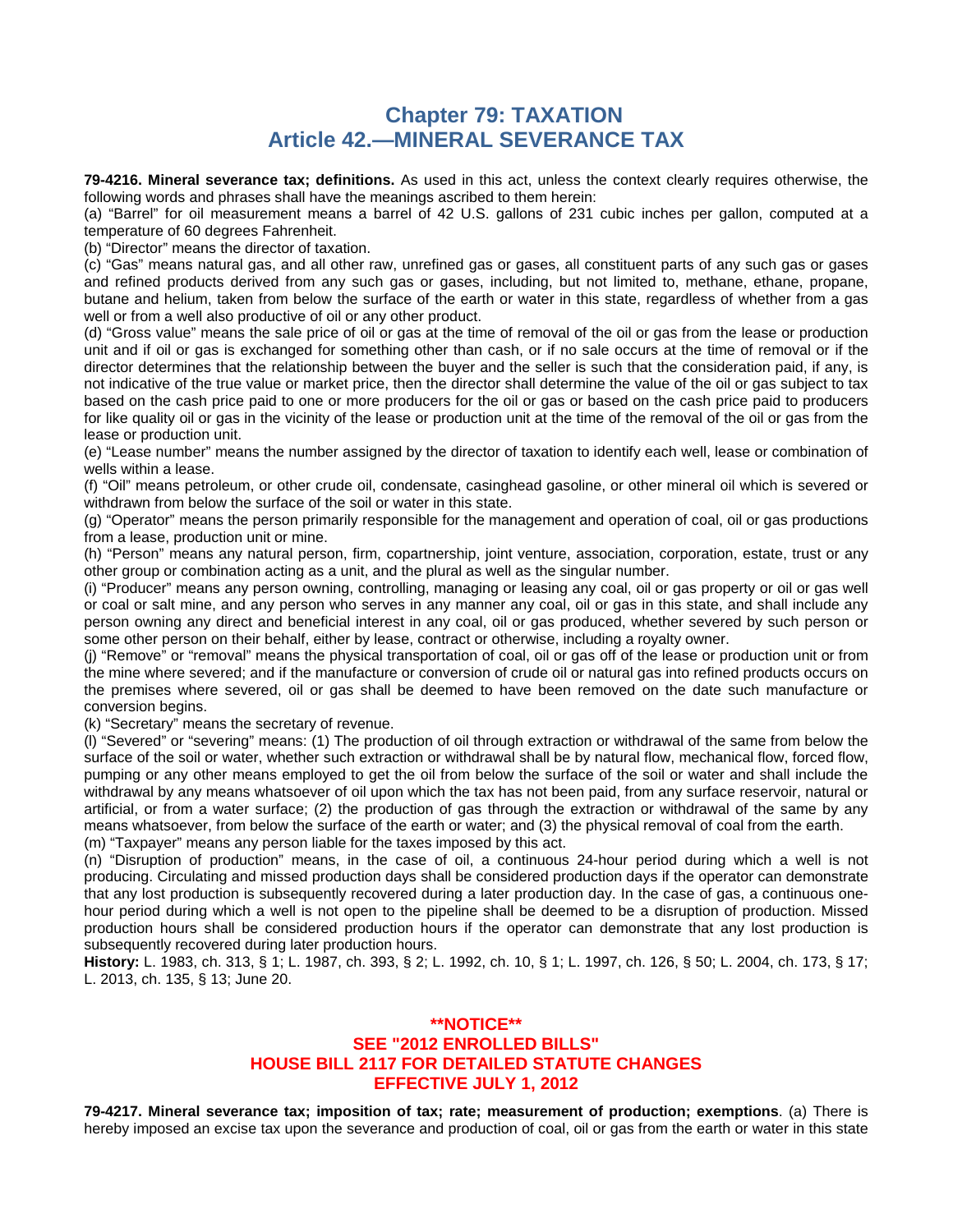for sale, transport, storage, profit or commercial use, subject to the following provisions of this section. Such tax shall be borne ratably by all persons within the term "producer" as such term is defined in K.S.A. 79-4216, and amendments thereto, in proportion to their respective beneficial interest in the coal, oil or gas severed. Such tax shall be applied equally to all portions of the gross value of each barrel of oil severed and subject to such tax and to the gross value of the gas severed and subject to such tax. The rate of such tax shall be 8% of the gross value of all oil or gas severed from the earth or water in this state and subject to the tax imposed under this act. The rate of such tax with respect to coal shall be \$1 per ton. For the purposes of the tax imposed hereunder the amount of oil or gas produced shall be measured or determined: (1) In the case of oil, by tank tables compiled to show 100% of the full capacity of tanks without deduction for overage or losses in handling; allowance for any reasonable and bona fide deduction for basic sediment and water, and for correction of temperature to 60 degrees Fahrenheit will be allowed; and if the amount of oil severed has been measured or determined by tank tables compiled to show less than 100% of the full capacity of tanks, such amount shall be raised to a basis of 100% for the purpose of the tax imposed by this act; and (2) in the case of gas, by meter readings showing 100% of the full volume expressed in cubic feet at a standard base and flowing temperature of 60 degrees Fahrenheit, and at the absolute pressure at which the gas is sold and purchased; correction to be made for pressure according to Boyle's law, and used for specific gravity according to the gravity at which the gas is sold and purchased, or if not so specified, according to the test made by the balance method.

(b) The following shall be exempt from the tax imposed under this section:

(1) The severance and production of gas which is: (A) Injected into the earth for the purpose of lifting oil, recycling or repressuring; (B) used for fuel in connection with the operation and development for, or production of, oil or gas in the lease or production unit where severed; (C) lawfully vented or flared; (D) severed from a well having an average daily production during a calendar month having a gross value of not more than \$87 per day, which well has not been significantly curtailed by reason of mechanical failure or other disruption of production; in the event that the production of gas from more than one well is gauged by a common meter, eligibility for exemption hereunder shall be determined by computing the gross value of the average daily combined production from all such wells and dividing the same by the number of wells gauged by such meter; (E) inadvertently lost on the lease or production unit by reason of leaks, blowouts or other accidental losses; (F) used or consumed for domestic or agricultural purposes on the lease or production unit from which it is severed; or (G) placed in underground storage for recovery at a later date and which was either originally severed outside of the state of Kansas, or as to which the tax levied pursuant to this act has been paid;

(2) the severance and production of oil which is: (A) From a lease or production unit whose average daily production is five barrels or less per producing well, which well or wells have not been significantly curtailed by reason of mechanical failure or other disruption of production; (B) from a lease or production unit, the producing well or wells upon which have a completion depth of 2,000 feet or more, and whose average daily production is six barrels or less per producing well or, if the price of oil as determined pursuant to subsection (d) is \$16 or less, whose average daily production is seven barrels or less per producing well, or, if the price of oil as determined pursuant to subsection (d) is \$15 or less, whose average daily production is eight barrels or less per producing well, or, if the price of oil as determined pursuant to subsection (d) is \$14 or less, whose average daily production is nine barrels or less per producing well, or, if the price of oil as determined pursuant to subsection (d) is \$13 or less, whose average daily production is 10 barrels or less per producing well, which well or wells have not been significantly curtailed by reason of mechanical failure or other disruption of production; (C) from a lease or production unit, whose production results from a tertiary recovery process. "Tertiary recovery process" means the process or processes described in subparagraphs (1) through (9) of 10 C.F.R. § 212.78(c) as in effect on June 1, 1979; (D) from a lease or production unit, the producing well or wells upon which have a completion depth of less than 2,000 feet and whose average daily production resulting from a water flood process, is six barrels or less per producing well, which well or wells have not been significantly curtailed by reason of mechanical failure or other disruption of production; (E) from a lease or production unit, the producing well or wells upon which have a completion depth of 2,000 feet or more, and whose average daily production resulting from a water flood process, is seven barrels or less per producing well or, if the price of oil as determined pursuant to subsection (d) is \$16 or less, whose average daily production is eight barrels or less per producing well, or, if the price of oil as determined pursuant to subsection (d) is \$15 or less, whose average daily production is nine barrels or less per producing well, or, if the price of oil as determined pursuant to subsection (d) is \$14 or less, whose average daily production is 10 barrels or less per producing well, which well or wells have not been significantly curtailed by reason of mechanical failure or other disruption of production; (F) test, frac or swab oil which is sold or exchanged for value; or (G) inadvertently lost on the lease or production unit by reason of leaks or other accidental means;

(3) (A) any taxpayer applying for an exemption pursuant to subsections (b)(2)(A) and (B) shall make application biennially to the director of taxation therefor. Exemptions granted pursuant to subsections (b)(2)(A) and (B) shall be valid for a period of two years following the date of certification thereof by the director of taxation; (B) any taxpayer applying for an exemption pursuant to subsections (b)(2)(D) or (E) shall make application biennially to the director of taxation therefor. Such application shall be accompanied by proof of the approval of an application for the utilization of a water flood process therefor by the corporation commission pursuant to rules and regulations adopted under the authority of K.S.A. 55-152, and amendments thereto, and proof that the oil produced therefrom is kept in a separate tank battery and that separate books and records are maintained therefor. Such exemption shall be valid for a period of two years following the date of certification thereof by the director of taxation; (C) any exemption granted pursuant to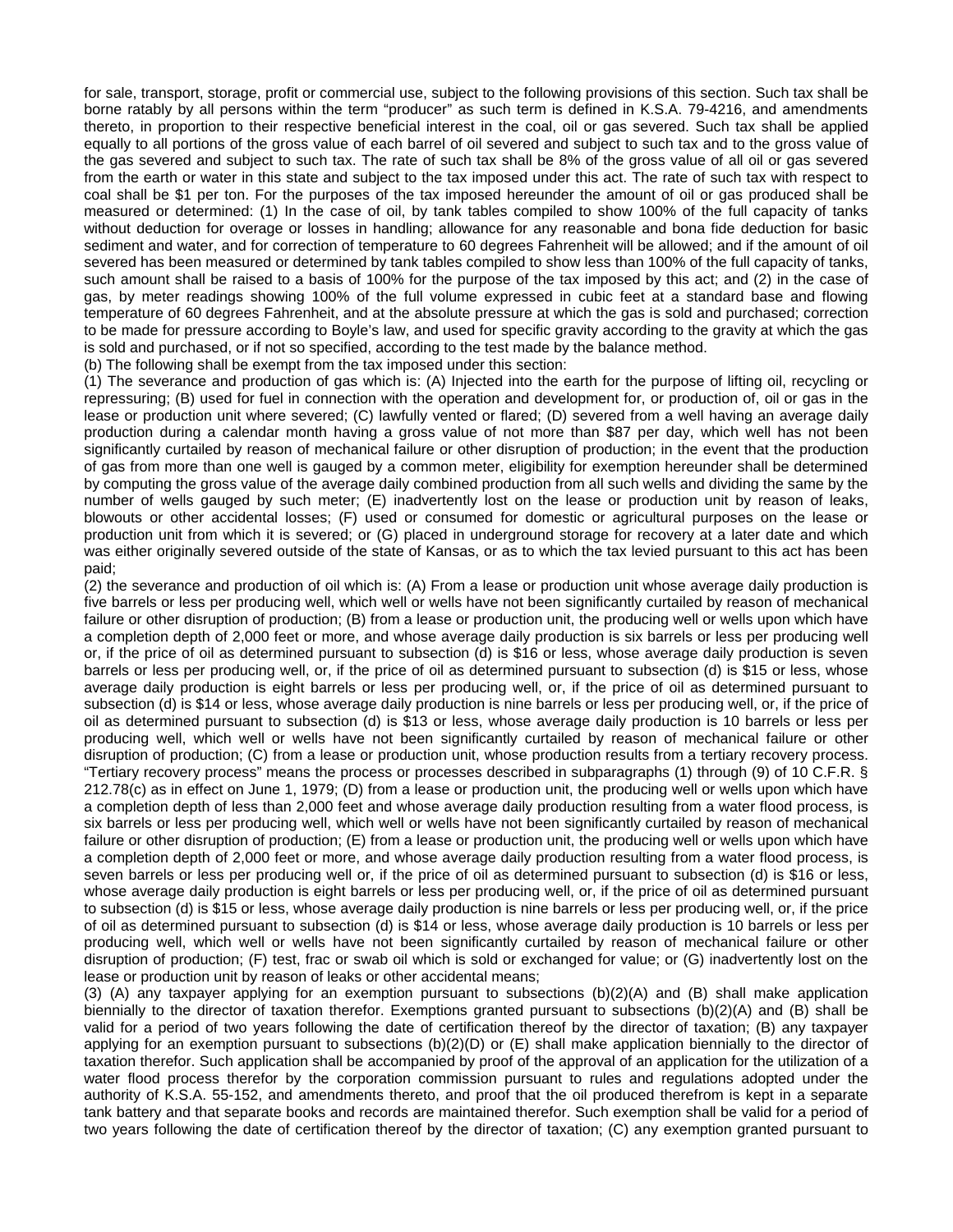subsections (b)(2)(A), (B), (D) or (E) with an odd lease number and an exemption termination date between June 1, 2004, and May 31, 2005, inclusive, shall be valid for a period of one year following the date of certification; and (D) notwithstanding the provisions of paragraph (A) or (B), any exemption in effect on the effective date of this act affected by the amendments to subsection (b)(2) by this act shall be redetermined in accordance with such amendments. Any such exemption, and any new exemption established by such amendments and applied for after the effective date of this act shall be valid for a period commencing with May 1, 1998, and ending on April 30, 1999;

(4) the severance and production of gas or oil from any pool from which oil or gas was first produced on or after April 1, 1983, and prior to July 1, 2012, as determined by the state corporation commission and certified to the director of taxation, and continuing for a period of 24 months from the month in which oil or gas was first produced from such pool as evidenced by an affidavit of completion of a well, filed with the state corporation commission and certified to the director of taxation. Exemptions granted for production from any well pursuant to this paragraph shall be valid for a period of 24 months following the month in which oil or gas was first produced from such pool. The term "pool" means an underground accumulation of oil or gas in a single and separate natural reservoir characterized by a single pressure system so that production from one part of the pool affects the reservoir pressure throughout its extent;

(5) the severance and production of oil from any well within a pool from which oil was first produced on or after July 1, 2012, as certified by the state corporation commission to the director of taxation, and from which the average daily severance and production of oil during the initial six months of production from the date of first production from such producing well, which well has not been significantly curtailed by reason of mechanical failure or other disruption of production, does not exceed 50 barrels per day, and continuing for a period of 24 months from the month in which oil was first produced from such pool as evidenced by an affidavit of completion of a well, filed with the state corporation commission and certified to the director of taxation. Exemptions granted for production from any well pursuant to this subsection shall be valid for a period of 24 months following the month in which oil was first produced from such pool. The term "pool" means an underground accumulation of oil in a single and separate natural reservoir characterized by a single pressure system so that production from one part of the pool affects the reservoir pressure throughout its extent. For any such well that has qualified for exemption, if the average daily severance and production of oil from such well exceeds 50 barrels per day within any qualifying one-month production period after the initial qualifying production period, the exemption for such well shall be terminated as of the commencement of such one-month production period;

(6) the severance and production of oil or gas from a three-year inactive well, as determined by the state corporation commission and certified to the director of taxation, for a period of 10 years after the date of receipt of such certification. As used in this paragraph, "three-year inactive well" means any well that has not produced oil or gas in more than one month in the three years prior to the date of application to the state corporation commission for certification as a threeyear inactive well. An application for certification as a three-year inactive well shall be in such form and contain such information as required by the state corporation commission, and shall be made prior to July 1, 1996. The commission may revoke a certification if information indicates that a certified well was not a three-year inactive well or if other lease production is credited to the certified well. Upon notice to the operator that the certification for a well has been revoked, the exemption shall not be applied to the production from that well from the date of revocation;

(7) (A) The incremental severance and production of oil or gas which results from a production enhancement project begun on or after July 1, 1998, shall be exempt for a period of seven years from the start-up date of such project. As used in this paragraph:

(1) "Incremental severance and production" means the amount of oil or natural gas which is produced as the result of a production enhancement project which is in excess of the base production of oil or natural gas, and is determined by subtracting the base production from the total monthly production after the production enhancement project is completed.

(2) "Base production" means the average monthly amount of production for the twelve-month period immediately prior to the production enhancement project beginning date, minus the monthly rate of production decline for the well or project for each month beginning 180 days prior to the project beginning date. The monthly rate of production decline shall be equal to the average extrapolated monthly decline rate for the well or project for the twelve-month period immediately prior to the production enhancement project beginning date, except that the monthly rate of production decline shall be equal to zero in the case where the well or project has experienced no monthly decline during the twelve-month period immediately prior to the production enhancement project beginning date. Such monthly rate of production decline shall be continued as the decline that would have occurred except for the enhancement project. Any well or project which may have produced during the twelve-month period immediately prior to the production enhancement project beginning date but is not capable of production on the project beginning date shall have a base production equal to zero. The calculation of the base production amount shall be evidenced by an affidavit and supporting documentation filed by the applying taxpayer with the state corporation commission.

(3) "Workover" means any downhole operation in an existing oil or gas well that is designed to sustain, restore or increase the production rate or ultimate recovery of oil or gas, including, but not limited to, acidizing, reperforation, fracture treatment, sand/paraffin/scale removal or other wellbore cleanouts, casing repair, squeeze cementing, initial installation, or enhancement of artificial lifts including plunger lifts, rods, pumps, submersible pumps and coiled tubing velocity strings, downsizing existing tubing to reduce well loading, downhole commingling, bacteria treatments, polymer treatments, upgrading the size of pumping unit equipment, setting bridge plugs to isolate water production zones, or any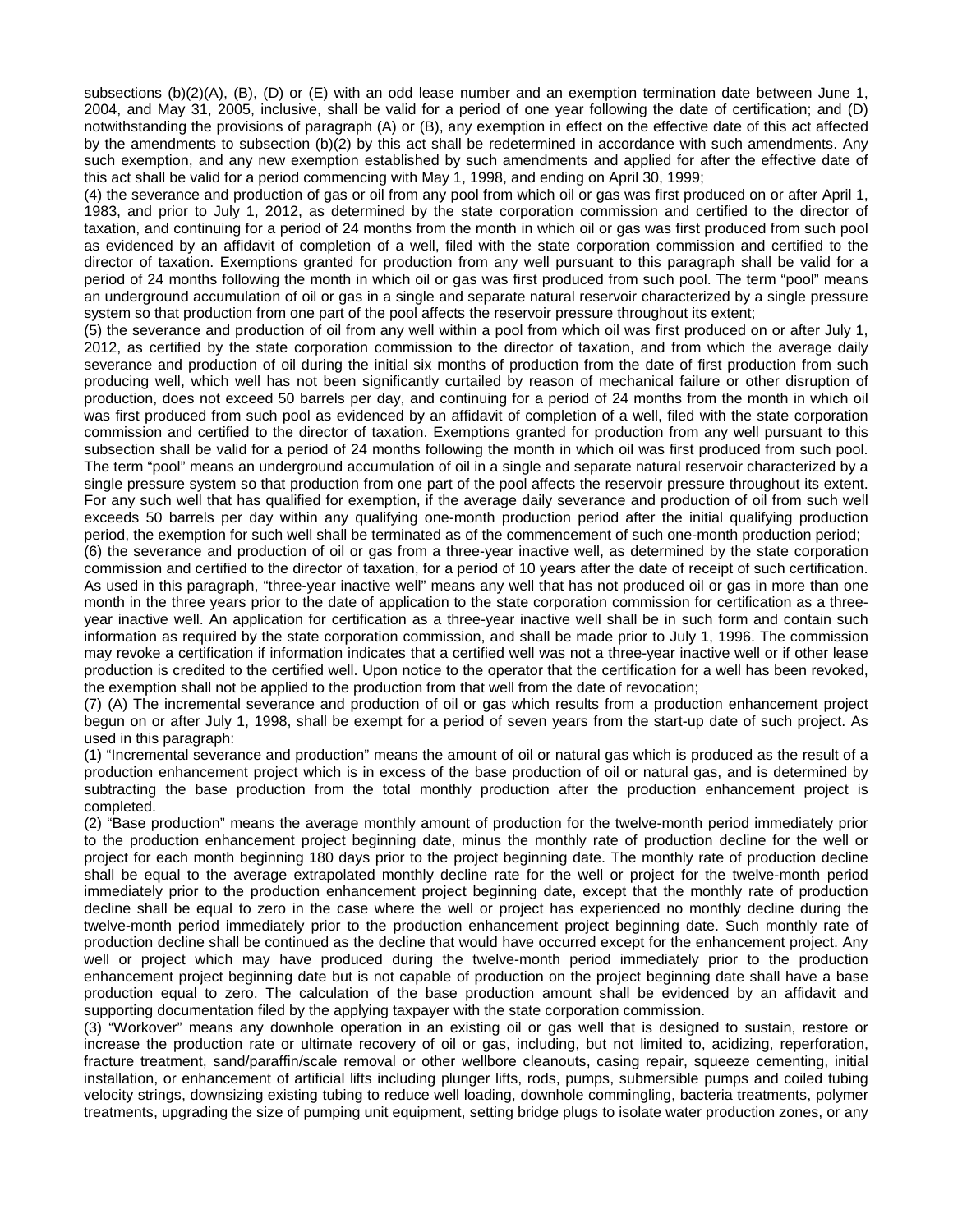combination of the aforementioned operations; "workover" shall not mean the routine maintenance, routine repair, or like for-like replacement of downhole equipment such as rods, pumps, tubing packers or other mechanical device.

(4) "Production enhancement project" means performing or causing to be performed the following:

(i) Workover;

(ii) recompletion to a different producing zone in the same well bore, except recompletions in formations and zones subject to a state corporation commission proration order;

(iii) secondary recovery projects;

(iv) addition of mechanical devices to dewater a gas or oil well;

(v) replacement or enhancement of surface equipment;

(vi) installation or enhancement of compression equipment, line looping or other techniques or equipment which increases production from a well or a group of wells in a project; or

(vii) new discoveries of oil or gas which are discovered as a result of the use of new technology, including, but not limited to, three dimensional seismic studies.

(B) The state corporation commission shall adopt rules and regulations necessary to efficiently and properly administer the provisions of this paragraph including rules and regulations for the qualification of production enhancement projects, the procedures for determining the monthly rate of production decline, criteria for determining the share of incremental production attributable to each well when a production enhancement project includes a group of wells, criteria for determining the start-up date for any project for which an exemption is claimed, and determining new qualifying technologies for the purposes of subsection (b)(7)(A)(4)(vii).

(C) Any taxpayer applying for an exemption pursuant to this paragraph shall make application to the director of taxation. Such application shall be accompanied by a state corporation commission certification that the production for which an exemption is sought results from a qualified production enhancement project and certification of the base production for the enhanced wells or group of wells, and the rate of decline to be applied to that base production. The secretary of revenue shall provide credit for any taxes paid between the project start-up date and the certification of qualifications by the commission.

(D) The exemptions provided for in this paragraph shall not apply for 12 months beginning July 1 of the year subsequent to any calendar year during which: (1) In the case of oil, the secretary of revenue determines that the weighted average price of Kansas oil at the wellhead has exceeded \$20.00 per barrel; or (2) in the case of natural gas the secretary of revenue determines that the weighted average price of Kansas gas at the wellhead has exceeded \$2.50 per Mcf.

(E) The provisions of this paragraph shall not affect any other exemption allowable pursuant to this section; and (7) for the calendar year 1988, and any year thereafter, the severance or production of the first 350,000 tons of coal from any mine as certified by the state geological survey.

(c) No exemption shall be granted pursuant to subsection (b)(3) or (4) to any person who does not have a valid operator's license issued by the state corporation commission, and no refund of tax shall be made to any taxpayer attributable to any production in a period when such taxpayer did not hold a valid operator's license issued by the state corporation commission.

(d) On April 15, 1988, and on April 15 of each year thereafter, the secretary of revenue shall determine from statistics compiled and provided by the United States department of energy, the average price per barrel paid by the first purchaser of crude oil in this state for the six-month period ending on December 31 of the preceding year. Such price shall be used for the purpose of determining exemptions allowed by subsection (b)(2)(B) or (E) for the twelve-month period commencing on May 1 of such year and ending on April 30 of the next succeeding year.

**History:** L. 1983, ch. 313, § 2; L. 1984, ch. 364, § 1; L. 1986, ch. 204, § 1; L. 1987, ch. 393, § 1; L. 1992, ch. 10, § 2; L. 1994, ch. 210, § 1; L. 1998, ch. 130, § 28; L. 2000, ch. 184, § 31; L. 2004, ch. 173, § 18; L. 2012, ch. 135, § 29; L. 2013, ch. 87, § 7; Apr. 25.

**79-4218. Mineral severance tax; tax in addition to property tax.** Except as otherwise provided in this act, the tax imposed by K.S.A. 79-4217 shall be upon the severing and producing of coal, oil or gas in this state, regardless of the place of sale of such coal, oil or gas or to whom sold or by whom used, or the fact that the delivery thereof may be made to points outside the state. The taxes imposed by this act shall be in addition to all taxes imposed upon real or personal property by the state of Kansas or by any taxing subdivision thereof. **History:** L. 1983, ch. 313, § 3; L. 1987, ch. 393, § 3; July 1.

**79-4219. Mineral severance tax; credit against tax.** (a) There shall be allowed to each taxpayer who is liable for ad valorem property taxes upon oil property as defined by K.S.A. 79-329, and amendments thereto, a credit against the tax levied under K.S.A. 79-4217, and amendments thereto, upon the severance and production of oil, in an amount equal to 3.67% of the gross value of oil severed and taxable under this act, and in which the taxpayer has a beneficial interest.

(b) There shall be allowed to each taxpayer who is liable for ad valorem property taxes upon gas property as defined by K.S.A. 79-329, and amendments thereto, a credit against the tax levied under K.S.A. 79-4217, and amendments thereto, upon the severance and production of gas, in an amount equal to the following amounts: (1) 2% of the gross value of gas severed and taxable under this act, and in which the taxpayer has a beneficial interest for the fiscal year commencing on July 1, 1994, and ending on June 30, 1995; (2) 3% of the gross value of gas severed and taxable under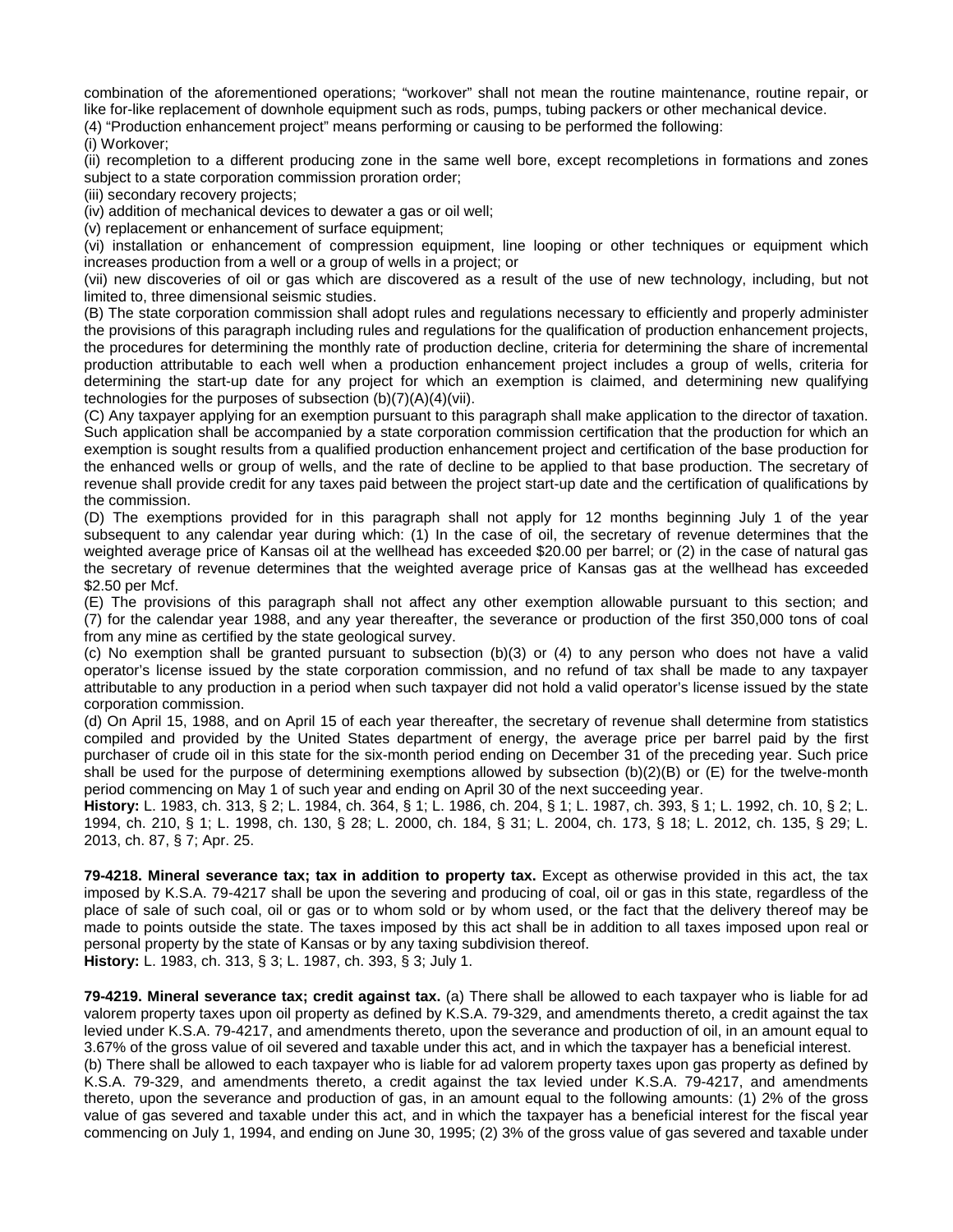this act, and in which the taxpayer has a beneficial interest for the fiscal year commencing on July 1, 1995, and ending on June 30, 1996; and (3) 3.67% of the gross value of gas severed and taxable under this act, and in which the taxpayer has a beneficial interest for the fiscal year commencing on July 1, 1996, and all fiscal years thereafter. **History:** L. 1983, ch. 313, § 4; L. 1994, ch. 304, § 1; July 1.

#### **\*\*NOTICE\*\* SEE "2014 ENROLLED BILLS" SENATE BILL 266 FOR DETAILED STATUTE CHANGES EFFECTIVE JULY 1, 2014**

**79-4220. Mineral severance tax; tax due and payable, when; persons liable for payment and collection; withholding by first purchaser; state lien on production, when.** (a) The tax imposed under the provisions of K.S.A. 79-4217, and amendments thereto, shall be due and payable on or before the 20th day of the second month following the end of the month in which oil, gas or coal is removed from the lease or production unit or mine.

(1) The first purchaser of any oil or gas sold shall collect the amount of the tax due from the producers, as defined by K.S.A. 79-4216, and amendments thereto, by deducting and withholding such amount from any payments made by such purchaser to the operator, or such producers where payment is made to same directly, and shall remit the same as provided in this act, unless the operator of the lease or production unit, upon written notice to the first purchaser and the director, elects to remit the tax. In no event shall a producer be relieved of responsibility for the tax until the same has been paid.

In the event the tax shall be withheld by a purchaser from payments due an operator or producer and such purchaser fails to make payment of the tax to the director as required herein, the operator or producer shall be entitled to bring an action against such purchaser to recover the amount of tax so withheld together with penalties and interest which may have accrued by failure to make such payment. The operator or producer shall be entitled to reasonable attorney fees and court costs incurred in such action.

(2) An operator of an oil or gas lease or production unit, upon having given written notice to the first purchaser and the director, may elect to collect and remit the tax due under this act. If an operator of an oil or gas lease or production unit makes this election, such operator shall collect the total amount of tax due and shall remit the same to the director.

(3) The operator of a coal mine shall collect the total amount of tax due and shall remit the same to the director. (4) If the oil, gas or coal has not been sold by the time the tax is due, the operator shall remit the full amount of the tax due upon certification of the amount thereof by the director. The amount of tax to be remitted shall be determined in the same manner prescribed for remittances by purchasers or operators.

(b) The state shall have a lien on all the oil, gas or coal severed in this state in the hands of the operator, any producer or the first or any subsequent purchaser thereof to secure the payment of the tax. In the event any person required herein to pay the tax fails to do so, the director shall proceed against such person to collect the tax in the manner provided by K.S.A. 79-3235, and amendments thereto.

(c) Penalty and interest for late payment of tax shall be imposed in accordance with K.S.A. 79-4225, and amendments thereto.

**History:** L. 1983, ch. 313, § 5; L. 1984, ch. 364, § 2; L. 1987, ch. 393, § 4; L. 2014, ch. 132, § 7; July 1.

#### **\*\*NOTICE\*\* SEE "2014 ENROLLED BILLS" SENATE BILL 266 FOR DETAILED STATUTE CHANGES EFFECTIVE JULY 1, 2014**

**79-4221. Mineral severance tax; filing of returns and remittance of tax, when, by whom; extension of return filing time, when; interest**. (a) A return shall be made to the director upon forms prescribed and furnished by the director, on or before the 20th day of the second month following the end of every calendar month in which oil, gas or coal is removed from a lease or production unit or mine.

(1) If the oil, gas or coal is sold to a purchaser, every purchaser or operator responsible for remitting the tax imposed under the provisions of K.S.A. 79-4217, and amendments thereto, shall make the return showing the gross quantity of oil, gas or coal purchased during the month for which the return is filed, the price paid therefor, the correct name and address of the operator or other person from whom the same was purchased, a full description of the property from which such oil, gas or coal was severed and the amount of tax due.

(2) If oil, gas or coal is not sold to a purchaser, or if the operator elects to remit the tax as authorized under K.S.A. 79- 4220, and amendments thereto, or if the operator is required to remit the tax pursuant to K.S.A. 79-4220, and amendments thereto, the operator shall make the return showing the gross quantity of oil, gas or coal removed during such month for which the return is filed and a full description of the property from which the same was severed.

(b) Each monthly return shall be filed on separate forms as to product and county and lease, production unit or mine. All such monthly returns shall be signed by the purchaser or operator, as the case may be, or a duly authorized agent thereof.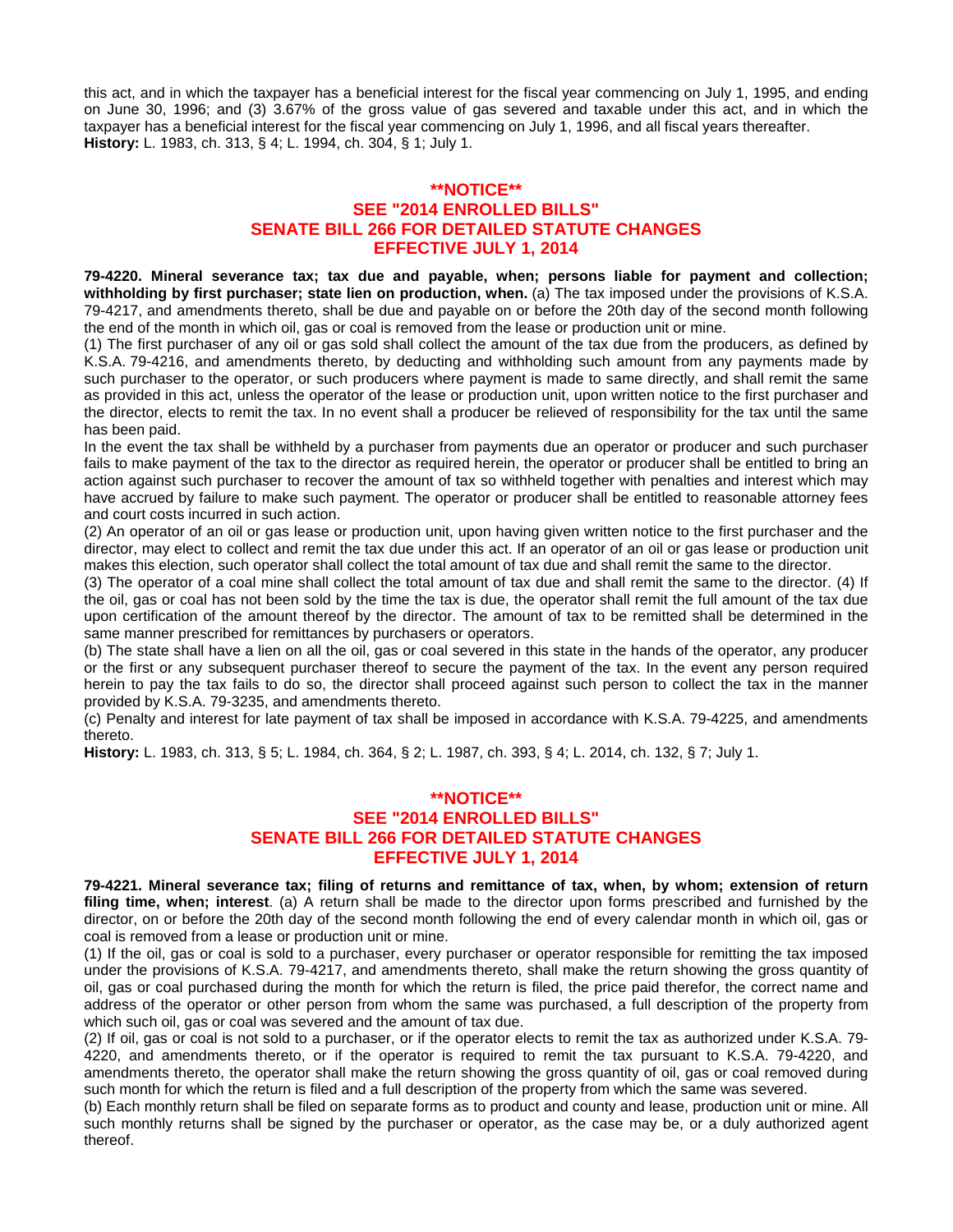(c) The reporting requirements of this section shall be applicable to the severance and production in this state of all gas which is metered and all coal and oil regardless of whether the severance and production thereof is subject to or exempt from the tax imposed by K.S.A. 79-4217, and amendments thereto.

(d) A penalty for late filing a return shall be imposed in accordance with K.S.A. 79-4225, and amendments thereto. **History:** L. 1983, ch. 313, § 6; L. 1984, ch. 364, § 3; L. 1985, ch. 333, § 2; L. 1986, ch. 204, § 2; L. 1987, ch. 393, § 5; L. 2014, ch. 132, § 8; July 1.

**79-4222. Mineral severance tax; tax withholding and remittance when title to minerals disputed.** When the title to any coal, oil or gas severed from the earth or water is in dispute and the purchaser of such coal, oil or gas is withholding payments on account of litigation, or for any other reason, such purchaser is hereby authorized, empowered and required to deduct from the gross amount thus held the amount of the tax imposed less the amount of any credit to which the taxpayer is entitled and to make remittance thereof to the director as provided in this act. **History:** L. 1983, ch. 313, § 7; L. 1987, ch. 393, § 6; July 1.

**79-4223. Mineral severance tax; records required of mineral transporters.** When requested by the director, all transporters of coal, oil or gas out of, within or across the state of Kansas shall be required to furnish the director such information relative to the transportation of such coal, oil or gas as the director may require. The director shall have authority to inspect bills of lading, waybills, meter or other charts, documents, books and records as may relate to the transportation of coal, oil or gas in the hands of each transporter herein referred to. The director shall further be empowered to demand the production of such bills of lading, waybills, charts, documents, books and records relating to the transportation of coal, oil or gas at any point in the state of Kansas which may be designated, except that in the case of common carriers using bills of lading or waybills prescribed or approved by the interstate commerce commission, such common carrier shall only be required to keep the usual records at offices in the state where such records are usually kept.

**History:** L. 1983, ch. 313, § 8; L. 1987, ch. 393, § 7; July 1.

**79-4224. Mineral severance tax; inspection of records by director, when; subpoena power, contempt.** The director shall have the power to require any operator, producer or person purchasing any coal, oil or gas severed from the earth or water to furnish any additional information deemed to be necessary for the purpose of computing the amount of the tax, and for such purpose to examine the meter and other charts, books, records and all files of such person, and for such purpose the director shall have the power to issue subpoenas and examine witnesses under oath, and if any witness shall fail or refuse to appear at the request of the director, or refuses access to books, records and files, the district court of the proper county, or the judge thereof, on application of the director, shall compel obedience by proceedings for contempt, as in the case of disobedience of the requirements of a subpoena issued from such court or a refusal to testify therein.

**History:** L. 1983, ch. 313, § 9; L. 1987, ch. 393, § 8; July 1.

**79-4225. Same; penalties and interest for nonpayment of tax, and failure or refusal to file returns.** (a) If any taxes imposed under this act and determined and assessed by the director are unpaid: (1) Not due to negligence or to intentional disregard of this act or rules and regulations promulgated by the secretary, interest on such taxes shall be added at the rate per month prescribed by subsection (a) of K.S.A. 79-2968, and amendments thereto, from the date the tax was due until paid; (2) due to negligence or to intentional disregard of this act or rules and regulations promulgated by the secretary, but without intent to defraud, a penalty of 10% of the amount of such taxes shall be added, together with interest at the rate per month prescribed by subsection (a) of K.S.A. 79-2968, and amendments thereto, from the date the tax was due until paid; (3) due to fraud with intent to evade the tax imposed by this act, there shall be added thereto a penalty of 50% of the amount of such tax, together with interest at the rate per month prescribed by subsection (a) of K.S.A. 79-2968, and amendments thereto, from the date the tax was due until paid.

(b) If any person fails or refuses to make any return, when required to do so under the provisions of this act, such person shall be subject to a penalty of \$25 per day for each return which such person fails or refuses to file.

(c) Whenever, in the judgment of the director, the failure of any person to comply with the provisions of subsection (a)(1), (a)(2), and (b) of this section, was due to reasonable cause, the director may, in the exercise of discretion, waive or reduce any of the penalties upon making a record of the reason therefor.

(d) In addition to all other penalties herein provided, any person who fails to make a return, or to pay any tax herein provided, or who makes a false or fraudulent return, or fails to keep any books or records prescribed by this act, or who willfully violates any rules and regulations promulgated by the secretary for the enforcement and administration of this act, or who aids and abets another in attempting to evade the payment of any tax imposed by this act, or who violates any other provisions of this act, shall, upon conviction thereof, be guilty of a class C misdemeanor.

(e) The director of taxation shall examine all returns filed under the provision of this act, and shall issue notices and final determinations of tax liability hereunder in the manner prescribed by K.S.A. 79-3226, and amendments thereto, relating to income taxes.

**History:** L. 1983, ch. 313, § 10; L. 1997, ch. 126, § 51; July 1.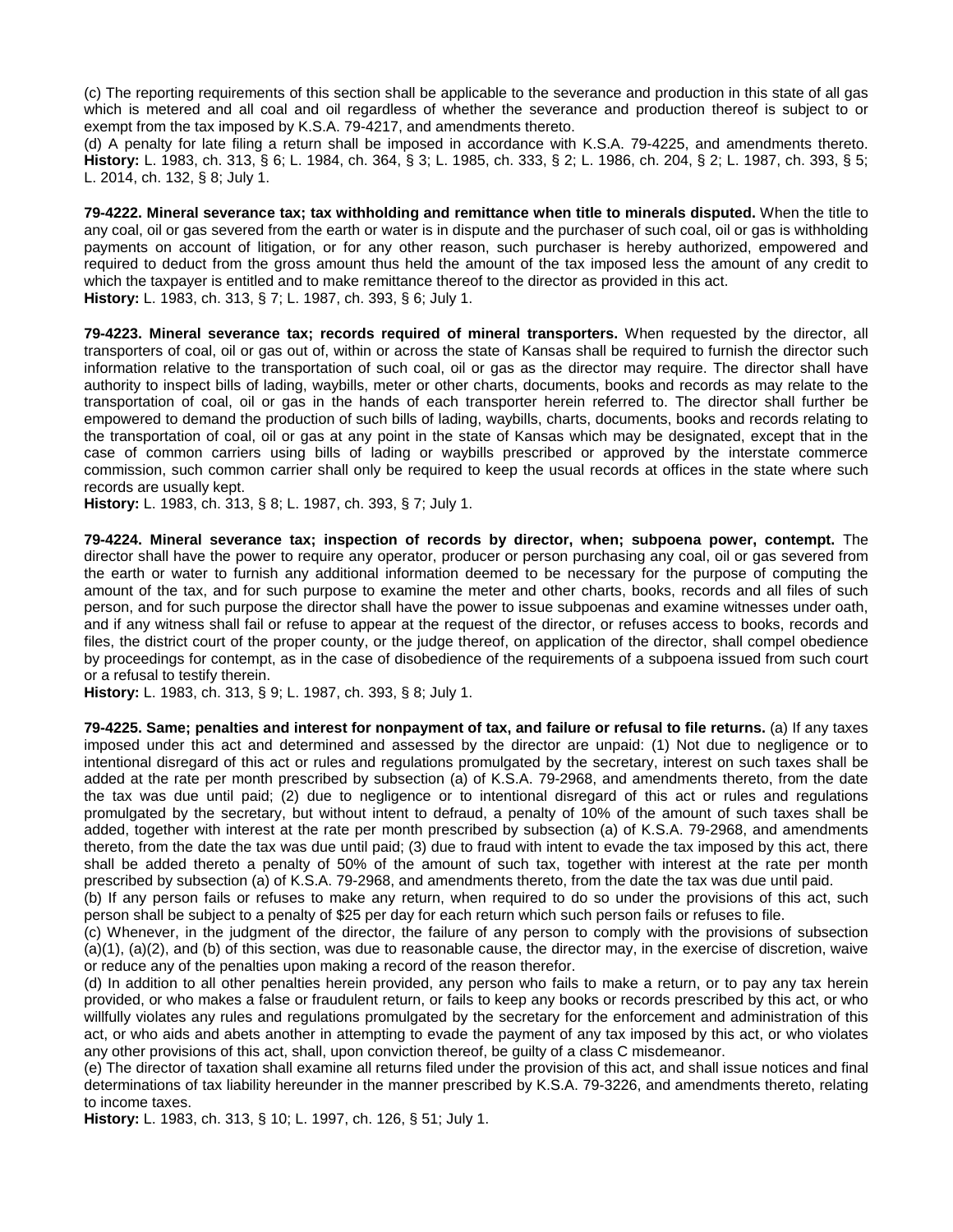**79-4226. Mineral severance tax; recordkeeping requirements; time limitation for tax assessment, extensions.** (a) Every operator shall make and keep a complete and accurate record in the form required by the director showing the gross quantity of coal, oil or gas severed and removed from each lease, production unit or mine, the names of the purchasers of such products, the price paid therefor and the date of purchase. Every purchaser of coal, oil or gas severed in this state who is required to collect and remit the tax on the same shall make and keep a complete and accurate record in the form required by the director showing the gross quantity of coal, oil or gas purchased from each lease, production unit or mine, the price paid therefor, the name of the operator and the date of purchase. Such records shall at all times during business hours of the day be available for and subject to inspection by the director, or the director's duly authorized agents and employees, for a period of three years from the last day of the calendar year to which the records pertain. Such records shall be preserved during the entire period during which they are subject to inspection by the director, unless the director in writing previously authorized their disposal.

(b) The amount of taxes imposed by this act is to be assessed within three years after the return is filed. In the case of a false or fraudulent return with intent to evade tax, the tax may be assessed or a proceeding in court for collection of such tax may be begun at any time, within two years from the discovery of such fraud. The provisions of K.S.A. 79- 3226, and amendments thereto, relating to procedures for contesting a proposed assessment of additional tax or the denial of a refund shall apply as if set forth in this section. No refund shall be allowed by the director after three years from the date the return was filed, or one year after the assessment is made, whichever is the later date unless before the expiration of such period a claim therefor is filed by the taxpayer. No suit or action to recover on any claim for refund shall be commenced until after the expiration of six months from the date of filing a claim therefor with the director.

(c) Before the expiration of time prescribed in this section for the assessment of additional tax or the filing of a claim for refund, the director is hereby authorized to enter into an agreement in writing with the taxpayer consenting to the extension of the periods of limitations for the assessment of tax or for the filing of a claim for refund, at any time prior to the expiration of the periods of limitations. The periods so agreed upon may be extended by subsequent agreements in writing made before the expiration of the periods previously agreed upon. In consideration of such agreement or agreements, interest due in excess of 48 months on any additional tax shall be waived.

(d) No refund of mineral severance tax shall be allowed by the director or by any court of this state based on any administrative or judicial claim, petition, pleading, cause of action or request for relief that has been or may be filed on or after July 1, 1983, alleging that any constituent part of gas and any refined products derived from any such gas are not taxable pursuant to the provisions of K.S.A. 79-4216 et seq., and amendments thereto.

**History:** L. 1983, ch. 313, § 11; L. 1987, ch. 393, § 9; L. 1992, ch. 10, § 3; L. 1997, ch. 126, § 13; L. 2013, ch. 135, § 14; June 20.

#### **\*\*NOTICE\*\* SEE "2012 ENROLLED BILLS" SENATE BILL 294 FOR DETAILED STATUTE CHANGES EFFECTIVE JUNE 7, 2012**

**79-4227. Mineral severance tax; disposition of revenue; mineral production tax refund fund; special county mineral production tax fund; mineral production education fund; distribution of revenue to counties and school districts, procedure.** (a) All revenue collected or received by the director from the tax imposed by this act shall be remitted to the state treasurer in accordance with the provisions of K.S.A. 75-4215, and amendments thereto. Upon receipt of each such remittance, the state treasurer shall deposit the entire amount in the state treasury. The state treasurer shall first credit such amount as the director shall order to the mineral production tax refund fund created under subsection (b) of this section. Second, the state treasurer shall credit 7% of the remainder of such amounts to the special county mineral production tax fund created in subsection (c). Finally, the state treasurer shall credit the remainder of such amounts collected or received from the tax imposed by this act during fiscal years 2013, 2014 and 2015 for oil and gas for any county which had \$100,000 or more in receipts of the excise tax upon the severance and production of oil and gas as follows: (1) 12.41% to the oil and gas valuation depletion trust fund; and (2) the remainder shall be credited to the state general fund. The state treasurer shall credit the remainder of such amounts collected or received from the tax imposed by this act during fiscal year 2016, and thereafter, and distributed during fiscal year 2017, and thereafter, for oil and gas for any county which had \$100,000 or more in receipts of the excise tax upon the severance and production of oil and gas as follows: (1) 20% to the mineral production education fund created in K.S.A. 2014 Supp. 72-6462, and amendments thereto; and (2) the remainder shall be credited to the state general fund.

(b) A refund fund designated as "mineral production tax refund fund" not to exceed \$50,000 is hereby created for the prompt payment of all tax refunds. The mineral production tax refund fund shall be in such amount, within the limit set by this section, as the director shall determine is necessary to meet current refunding requirements under this act.

(c) There is hereby created a special county mineral production tax fund. On December 1, 1983, and quarterly thereafter, the director of taxation shall distribute all moneys credited to such fund to the county treasurers of all counties in which taxes were levied under K.S.A. 79-4217, and amendments thereto, for the severing and producing of coal, oil or gas from property within the county, in the proportion that the taxes levied upon production in each county bears to the total of all of such taxes levied in all of such counties. Such distribution shall be based on returns filed, with any adjustments or corrections thereto made by the director of taxation.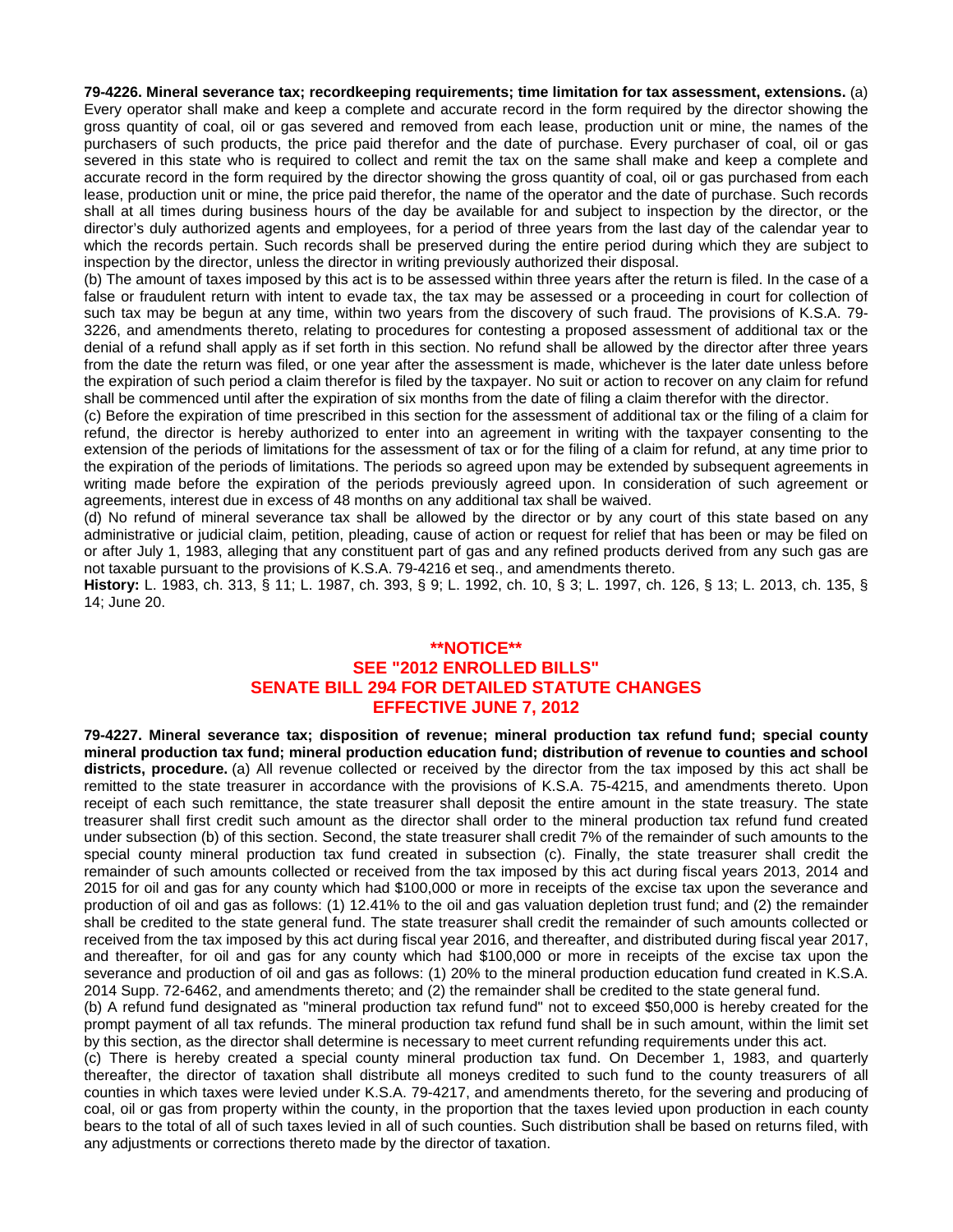(d) The secretary of revenue shall make provision for the determination of the counties within which taxes are levied under K.S.A. 79-4217, and amendments thereto, for the severance of coal, oil or gas and shall certify the same to the director of accounts and reports.

(e) The director of accounts and reports shall draw warrants on the state treasurer payable to the county treasurer of each county entitled to payment from the special county mineral production tax fund upon vouchers approved by the director of taxation. Upon receipt of such warrant, each county treasurer shall credit 50% of the amount thereof to the county general fund and shall distribute the remaining 50% thereof to the treasurer of each school district all or any portion of which is located within the county in the proportion that the assessed value of coal, oil and gas properties within each district bears to the total of the assessed value of all coal, oil and gas properties within the county. Such assessed valuation shall be determined upon the basis of the most recent November 1 tax roll. The treasurer of each school district shall credit the entire amount of the moneys so received to the general fund of the school district.

**History:** L. 1983, ch. 313, § 12; L. 1987, ch. 393, § 10; L. 2001, ch. 5, § 464; L. 2005, ch. 173, § 2; L. 2012, ch. 175, § 167; L. 2013, ch. 136, § 279; L. 2014, ch. 127, § 8; May 22.

**79-4228. Same; rules and regulations.** The secretary is hereby authorized to adopt such rules and regulations as may be necessary to administer and enforce the provisions of this act. **History:** L. 1983, ch. 313, § 13; April 28.

**79-4229. Same; severability clause.** If any provision of this act or the application thereof to any person or circumstances is held invalid, such invalidity shall not affect other provisions or applications of the act which can be given effect without the invalid provision or application, and to this end the provisions of this act are declared to be severable.

**History:** L. 1983, ch. 313, § 14; April 28.

**79-4230. Reporting and payment of fees assessed by corporation commission on oil or gas production; time of payment.** An oil or gas mineral severance tax return required to be submitted pursuant to K.S.A. 79-4221 and amendments thereto, in addition to the provisions therein, shall be utilized to report those fees assessed by the state corporation commission pursuant to subsection (c) of K.S.A. 55-609 and amendments thereto or subsection (c) of K.S.A. 55-711 and amendments thereto and such other information pertaining to the production on which such fees are assessed as determined necessary pursuant to a memorandum of agreement executed on behalf of the state corporation commission and the departments of revenue and health and environment. Such fees shall be payable to the state at the same time the tax is payable under the provisions of K.S.A. 79-4220 and amendments thereto and they shall be remitted at the same time the tax is remitted by the purchaser or operator responsible for remitting the tax. **History:** L. 1986, ch. 204, § 3; L. 1995, ch. 204, § 20; July 1.

#### **\*\*NOTICE\*\* SEE "2012 ENROLLED BILLS" HOUSE BILL 2597 FOR DETAILED STATUTE CHANGES EFFECTIVE JUNE 7, 2012**

**79-4231. Oil and gas valuation depletion trust fund; distribution of moneys to counties.** (a) There is hereby created in the state treasury the oil and gas valuation depletion trust fund. The director of taxation shall administer the oil and gas valuation depletion trust fund. All amounts credited to the oil and gas valuation depletion trust fund pursuant to the provisions of K.S.A. 79-4227, and amendments thereto, less the administration fee imposed under subsection (b), shall be credited to a separate trust account which shall be established within such fund for each county which in any fiscal year had \$100,000 or more in receipts of the excise tax upon the severance and production of oil and gas. Each county's trust account shall be credited in the proportion that the amount of oil and gas valuation depletion trust fund receipts collected from that county bears to the total amount of moneys credited to the oil and gas valuation depletion trust fund pursuant to K.S.A. 79-4227, and amendments thereto. Commencing July 1, 2012, and thereafter on an annual basis, the director of taxation shall certify to the director of accounts and reports the amount due the county from the county's oil and gas depletion trust account on October 1 based on all amounts credited thereto, and the director of accounts and reports shall draw a warrant upon the state treasurer in favor of each such county for the amount credited to such county's trust account. Upon receipt of such warrant, the treasurer of the county shall credit the same to the oil and gas valuation depletion trust fund of the county established in K.S.A. 2014 Supp. 19-271, and amendments thereto. Except that the director of taxation shall transfer all of the moneys credited to the Wilson county trust account to the Wilson county capital improvement fund in any such tax year until the payment of all costs of financing projects authorized pursuant to K.S.A. 2014 Supp. 74-8961, and amendments thereto, has been completed, and at that time the provisions of this subsection related to distributions to the Wilson county treasurer shall be applicable as provided in this subsection.

(b) The director of taxation shall impose and collect an administration fee for the administration of the oil and gas valuation depletion trust fund, this section and the provisions of K.S.A. 2014 Supp. 79-4227, and amendments thereto,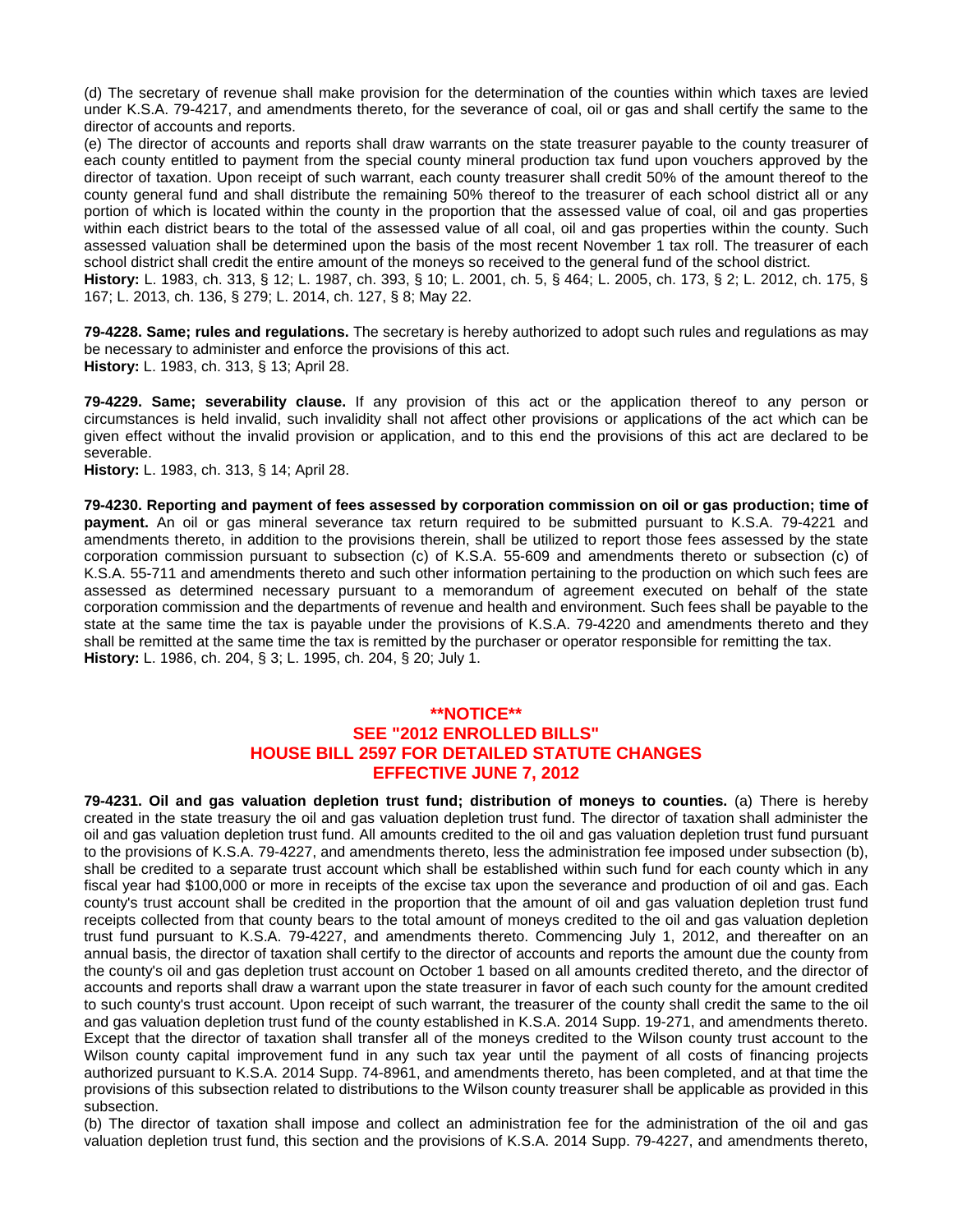equal to 2% of the amount credited to the oil and gas valuation depletion trust fund. The administration fee shall be imposed and collected prior to crediting any amount to any trust account established and maintained for a county in the oil and gas valuation depletion trust fund. All amounts collected for the administration fee shall be transferred from the oil and gas valuation depletion trust fund to the state general fund.

(c) All moneys credited to the oil and gas valuation depletion trust fund upon the effective date of this act shall be distributed to each county not later than 30 days following the effective date of this act for deposit in the county's oil and gas valuation depletion trust fund established pursuant to the provisions of K.S.A. 2014 Supp. 19-271, and amendments thereto.

**History:** L. 2005, ch. 173, § 3; L. 2008, ch. 100, § 6; L. 2012, ch. 170, § 4; L. 2014, ch. 127, § 9; July 1. **Revisor's Note:** 

**CAUTION:** Section was repealed effective July 1, 2016, see L. 2014, ch. 127, § 12.

NOTE: Be advised this statute has a repeal date of 7/1/2016.

**79-4232. Same; abolish fund on July 1, 2016. On July 1, 2016, the director of accounts and reports shall transfer all moneys in the oil and gas valuation depletion trust fund to the state general fund.** On July 1, 2016, all liabilities of the oil and gas valuation depletion trust fund are hereby transferred to and imposed on the state general fund, and the oil and gas valuation depletion trust fund is hereby abolished.

**History:** L. 2014, ch. 127, § 3; May 22.